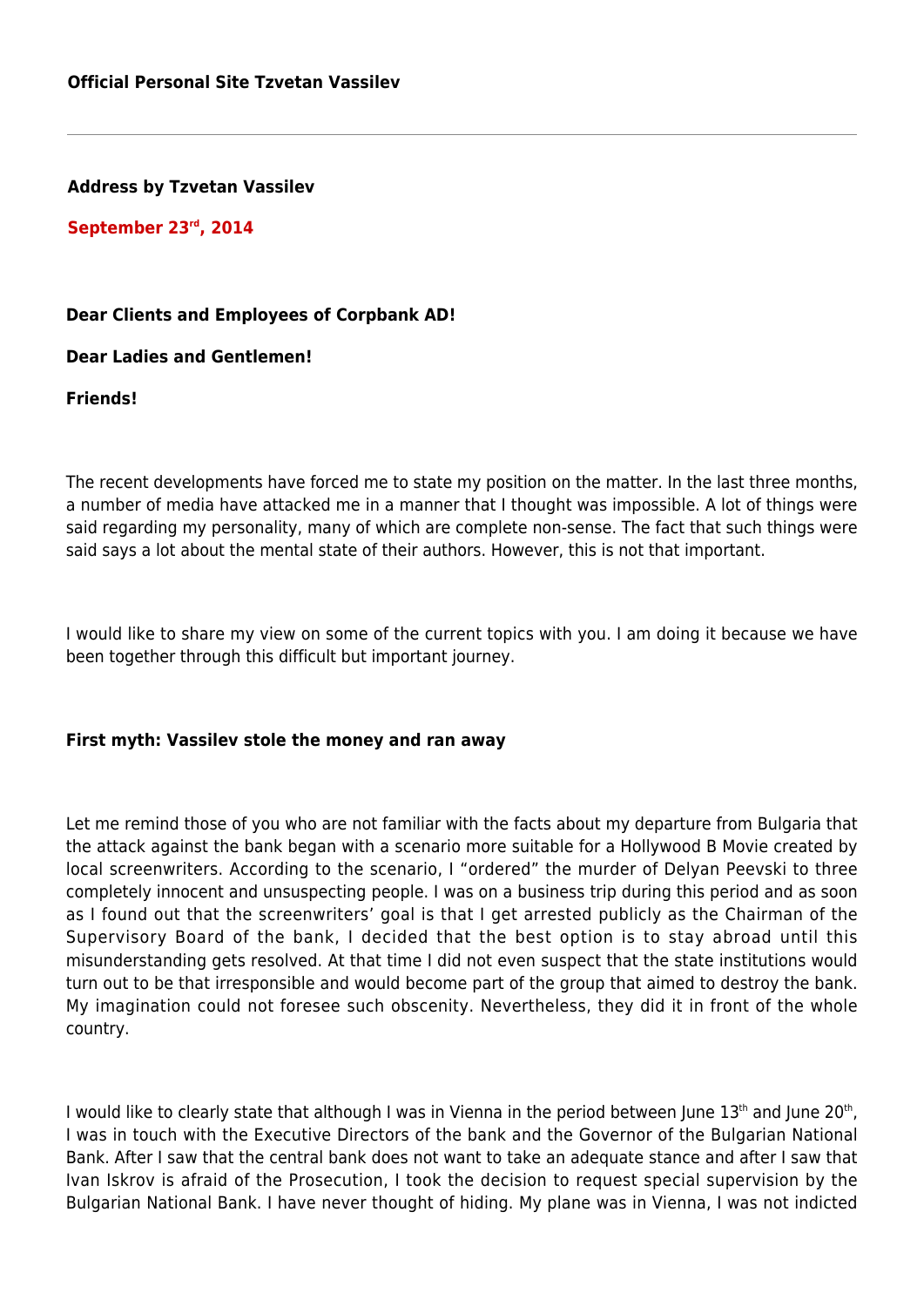and there was no international arrest warrant. However, I sent the plane and the crew back to Sofia. Apparently, the people who were involved in the scandal, including the media which were circulating absurd information about me, decided to neglect this fact.

The fact that the bank was capitalized with 500 million through a capital raise, capitalization of the annual net profit, and through subordinated term debt in the period between 2011 and 2013 was also neglected (please note that the period coincides with the period for which I am indicted of instigating my colleagues to embezzle those two hundred million so they can give it to me).

Instead of releasing this information, the public was provided with another story about some sacks full of money which were taken out of the bank. This absurd story was written at a place located on a street bearing the name of the capital of a Latin American country. I was surprised to see Ivan Iskrov repeat this story in the form of a signal to the Prosecution on July  $11^{th}$ , 2014. I would not have commented on such a situation in a different setting, since it is insulting to any society, and even more to a society that is a part of the European family.

At the same time, more than EUR 220 million of firms which are directly or indirectly related to me are still at the bank. However, this fact was also mysteriously ignored. Apparently it was done because it is something that it is inconvenient to them. I hope that the time when all these facts will be scrutinized and evaluated by the institutions will come soon.

## **Second myth: Vassilev is hiding**

I started working actively on finding a way to recover the bank right after it was put under special supervision. I did it because I believed and I still believe in the manner in which it was managed and I believe that the bank's strategy was good and that the quality of its assets is also good. I know that there will be a lot of discussions on that topic but we should not forget that the value of the assets and the concept of their management are different when the bank is working and when it is not. The reason for the current state of the bank and its assets is the brutal attack by some institutions combined with the negligence of the Bulgarian National Bank and the former cabinet. The bank survived for one week despite the arrogant way in which the bank was attacked. There are not many banks in the world which can withstand such pressure.

The central bank was absent even when the Executive Directors of the bank and I were trying to convince the National Bank's management to intervene. The June 18<sup>th</sup> declaration was a bit too late and was an attempt to release Ivan Iskrov's guilty conscience. The latter clearly stated that he "won't go against the Prosecution". In this regard, the September 19<sup>th</sup> statement of the Deputy Governor Dimitar Kostov, whose professionalism I respect, sounded apologetic instead of convincing.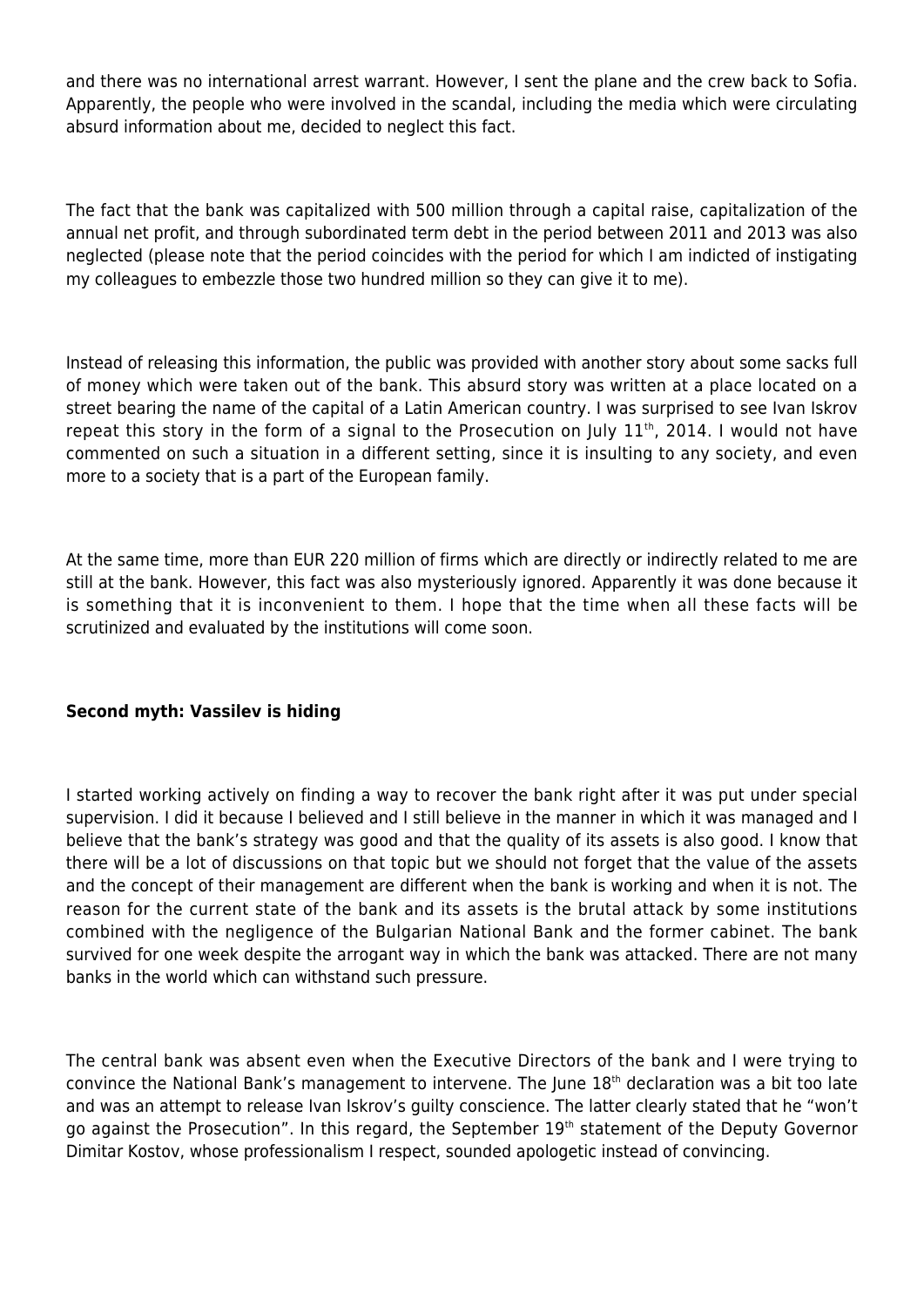I would like to state that I have irrefutable evidence that clients were manipulated and extorted so they can withdraw their funds from the bank. Artificial panic was created and state owned enterprises withdrew their funds in a rather coordinated matter. I mention all this in support of my thesis that there was a pogrom against the bank, which involved state institutions and their representatives. The attack was done with the help of media which were united against the common enemy.

There is no doubt that the goal of the organizers of the pogrom was to acquire some of the lucrative assets of the bank once it went bankrupt. The assets I am talking about are the ones which I refused to "provide" one month before the attack. I did it to save the viability of the bank and the safety of the depositors. This has always been a priority to me!

I would like to state it again: the bank survived for a whole week, despite the organized violence. Another bank almost went bankrupt in one day although it was in a situation that was less severe. In this case however, the state governing "center" applied the defense mechanisms immediately, thus bringing the situation under control. There was no such reaction to Corbpank AD's case. This comes to show that there are dual standards but you can judge for yourselves.

That is why I decided to fight till the end – because of my truth and the truth of my colleagues but mostly because of those who have entrusted their money to us. I will do everything I can to recover the bank and I promise you that I will sue everyone responsible for the ugly war against Corpbank AD. All of the compensations will be put in a special purpose fund.

The development of the bank was the mission my life and now my mission is to recover it. However, this could not be done if I was arrested as it was planned by prosecutors and investigators. That is the only reason that I have not returned to Bulgaria yet.

Now I know I did the right thing! I am certain that I will finish what I started because I have to carry my cross. Maybe you will find these words too strong but they are sincere. I am not going to take up your time by explaining what I have been through in the past few months. I assure you that the last thing I was concerned about when we were discussing the restructuring model was my own interest! This is something which could be verified easily.

## **Third myth: The bank is a pyramid scheme**

This fable has been circulating tenaciously by the state governing "center" and supported by Ivo Prokopiev. The fact that both of these circles support such a statement speaks for their low intellectual potential. It is odd that their main arguments are based on the clumsy theses of one unworthy creature, who provided his services in one way or another. It is odd and scary that Ivan Iskrov, Governor of the National Bank, joined this group using the same arguments. This man is a